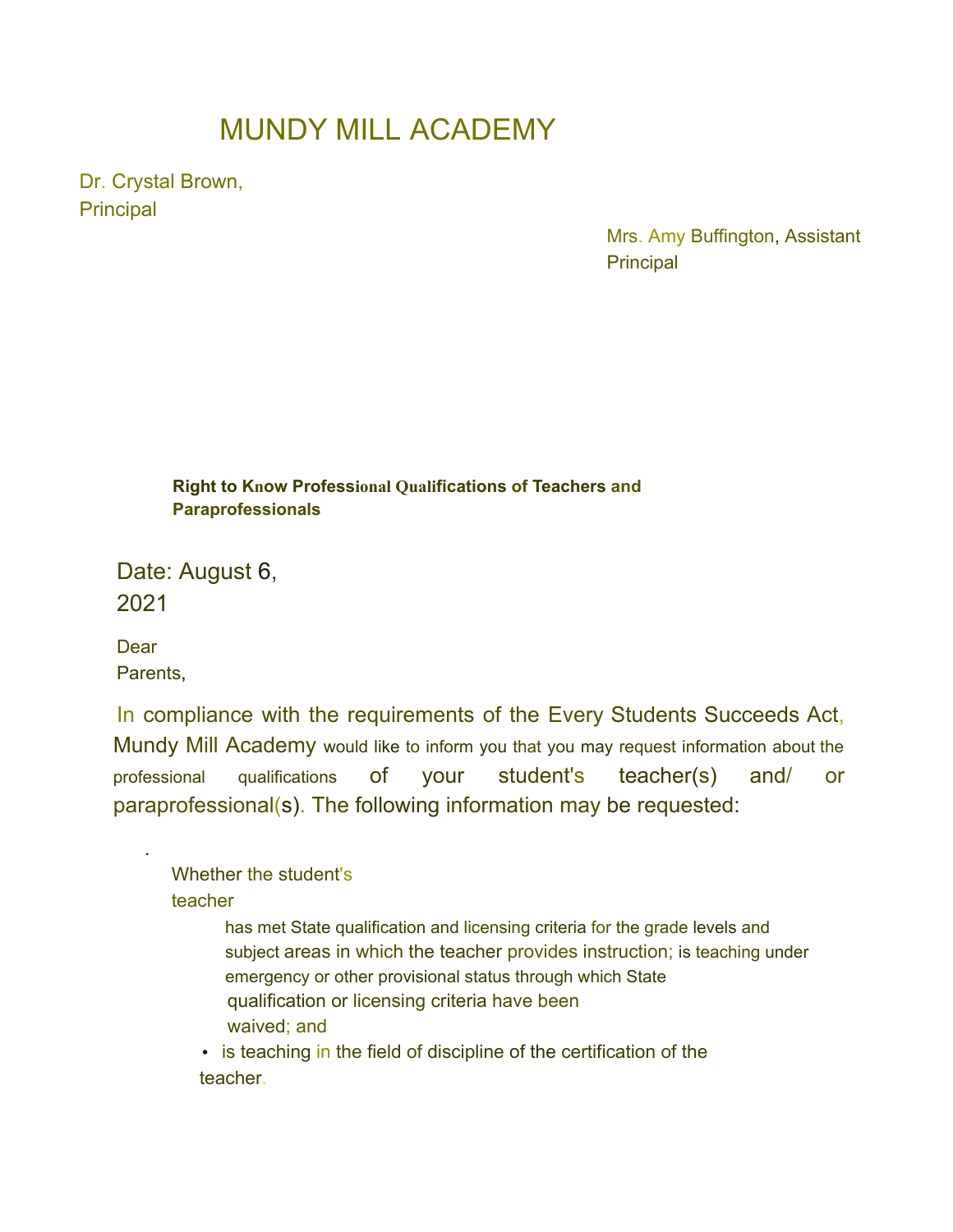Whether the child is provided services by paraprofessionals and, if so, their qualifications.

If you wish to request information concerning your child's teacher's and*/* or paraprofessional's qualifications, please contact Dr. Crystal Brown at *7*70*.287*.2016

**Sincer** ely, **Guptas** Brown **Crystal Brown, Ed.D. Principa**

**l**

4260 Millside Parkway | Gainesville, GA 30504 | Telephone: 770-287-2016 MUNDY MILL ACADEMY

Dr. Crystal Brown, Principal

> Mrs. Amy Buffington, Assistant **Principal**

**Derecho a conocer las calificaciones profesionales de los maestros y paraprofesionales**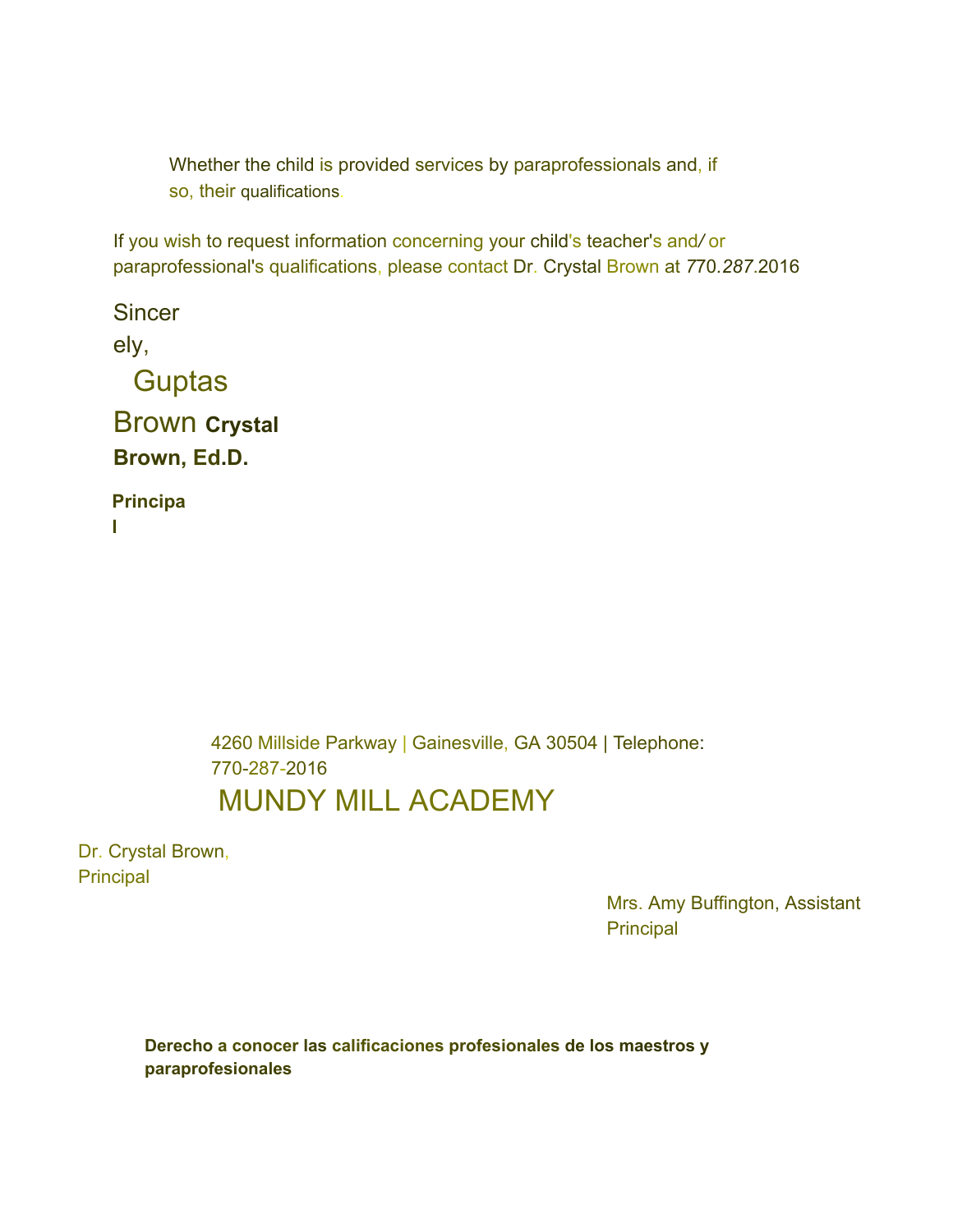Fecha: Augusto 6, 2021 Estimados padres: Conforme a los requisitos de la Ley para que todos los alumnos tengan éxito, Mundy Mill Academy le gustaría comunicarle que puede solicitar información sobre las calificaciones profesionales del (de los maestro(s) *y/o* paraprofesional(es) de su hijo*/*a. Puede solicitarse la siguiente información:

Si el maestro del alumno:

•

•

• ha cumplido con la calificación y los requisitos para la licencia del Estado para los

niveles del grado y las asignaturas en las que el maestro enseña; está enseñando en carácter provisional o de emergencia a través del cual no se exigen los requisitos para la licencia ni la calificación del Estado y está enseñando en el campo de la disciplina de la certificación del maestro.

Si son paraprofesionales los que le brindan servicios al alumno y, de ser así, sus calificaciones.

Si desea solicitar información acerca de las calificaciones del maestro *y/*o paraprofesional de su hijo*/*a, comuníquese con Leslie Frierson al *7*70.28*7.*2016.

Saludos cordiales *Clopla*s *B*r*ow*n Crystal Brown, Ed.D. **Directora**